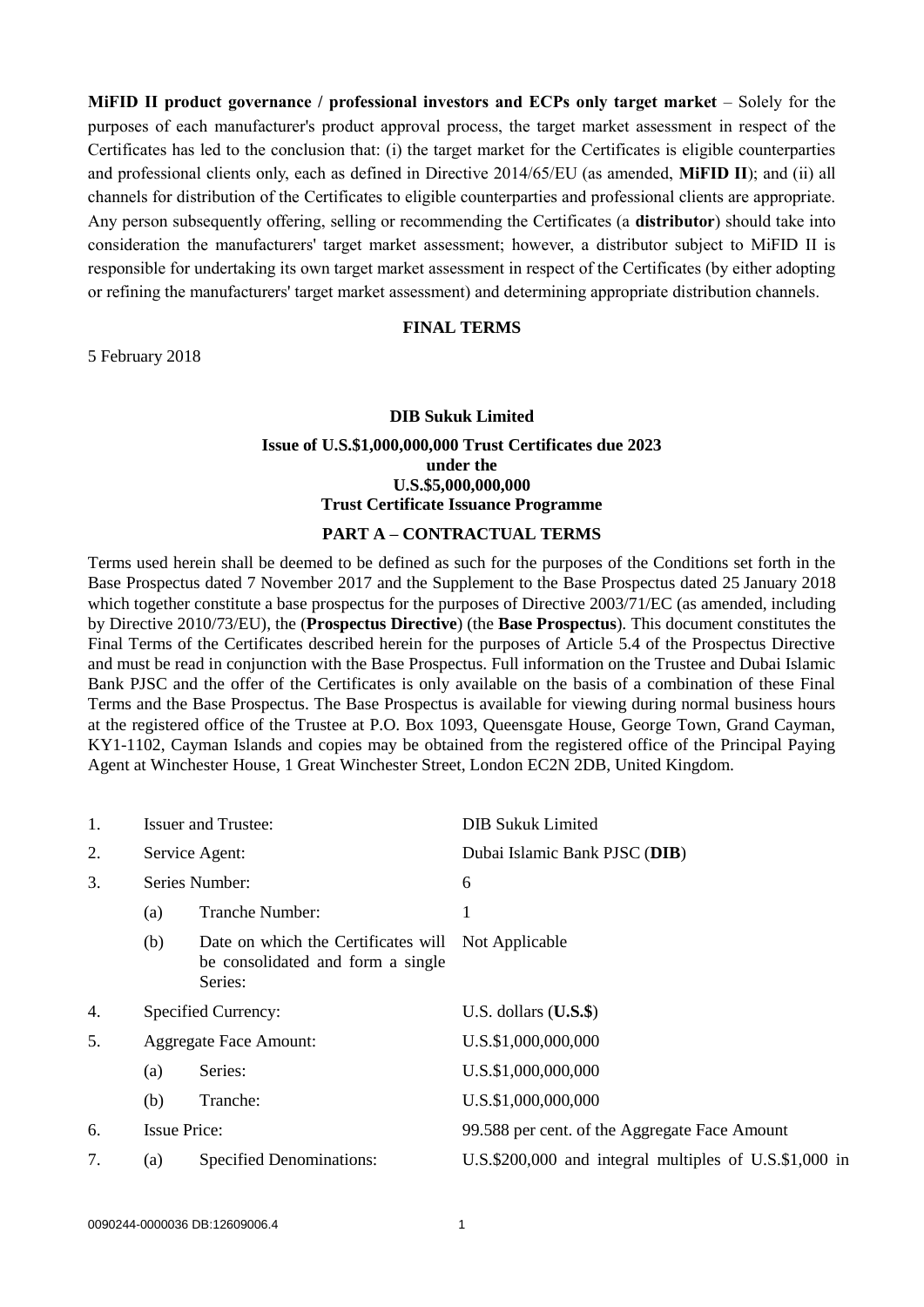| excess thereof |  |
|----------------|--|
|----------------|--|

|     | (b)                                    | Calculation Amount (in relation to<br>the calculation of the Periodic<br>Distribution Amount whilst the<br>Certificates are in global form, see |                                                                                                                                                                                                   |
|-----|----------------------------------------|-------------------------------------------------------------------------------------------------------------------------------------------------|---------------------------------------------------------------------------------------------------------------------------------------------------------------------------------------------------|
|     |                                        | Conditions):                                                                                                                                    | U.S.\$1,000                                                                                                                                                                                       |
| 8.  | (a)                                    | <b>Issue Date:</b>                                                                                                                              | 6 February 2018                                                                                                                                                                                   |
|     | (b)                                    | Accrual Commencement<br>Return<br>Date:                                                                                                         | <b>Issue Date</b>                                                                                                                                                                                 |
| 9.  | <b>Scheduled Dissolution Date:</b>     |                                                                                                                                                 | 6 February 2023                                                                                                                                                                                   |
| 10. | Periodic Distribution Amount Basis:    |                                                                                                                                                 | 3.625 per cent. Fixed Periodic Distribution Amount                                                                                                                                                |
| 11. | <b>Dissolution Basis:</b>              |                                                                                                                                                 | Subject to any purchase and cancellation or early<br>redemption, the Certificates will be redeemed on the<br>Scheduled Dissolution Date at 100 per cent. of their<br><b>Aggregate Face Amount</b> |
| 12. | Change of Periodic Distribution Basis: |                                                                                                                                                 | Not Applicable                                                                                                                                                                                    |
| 13. | Put/Call Options:                      |                                                                                                                                                 | Not Applicable                                                                                                                                                                                    |
| 14. | Status:                                |                                                                                                                                                 | Unsubordinated                                                                                                                                                                                    |
| 15. | Certificates:                          | Date of Trustee's board approval and date<br>of DIB's board approval for issuance of                                                            | 31 January 2018 and 22 February 2017, respectively                                                                                                                                                |

## **PROVISIONS RELATING TO PERIODIC DISTRIBUTIONS PAYABLE**

| 16. | Notice periods for Condition 10.2:         |                                                                                                                                                                 | Minimum period: 30 days<br>Maximum period: 60 days                                                                                                         |
|-----|--------------------------------------------|-----------------------------------------------------------------------------------------------------------------------------------------------------------------|------------------------------------------------------------------------------------------------------------------------------------------------------------|
| 17. |                                            | <b>Fixed Periodic Distribution Provisions:</b>                                                                                                                  | Applicable                                                                                                                                                 |
|     | (a)                                        | Rate:                                                                                                                                                           | 3.625 per cent. per annum payable semi-annually in<br>arrear on each Periodic Distribution Date                                                            |
|     | (b)                                        | Periodic Distribution Dates:                                                                                                                                    | 6 February and 6 August in each year up to and<br>including the Scheduled Dissolution Date. The first<br>Periodic Distribution Date shall be 6 August 2018 |
|     | (c)                                        | Fixed Amount for Certificates in U.S.\$18.125 per Calculation Amount<br>definitive form (and in relation to<br>Certificates in global form, see<br>Conditions): |                                                                                                                                                            |
|     | (d)                                        | Broken Amount for Certificates in Not Applicable<br>definitive form (and in relation to<br>Certificates in global form, see<br>Conditions):                     |                                                                                                                                                            |
|     | (e)                                        | Day Count Fraction:                                                                                                                                             | 30/360                                                                                                                                                     |
|     | (f)                                        | <b>Determination Date:</b>                                                                                                                                      | Not Applicable                                                                                                                                             |
|     | (g)                                        | Business Day Convention (for the<br>purposes of Condition 6.3):                                                                                                 | Following Business Day Convention                                                                                                                          |
| 18. | Floating Periodic Distribution Provisions: |                                                                                                                                                                 | Not Applicable                                                                                                                                             |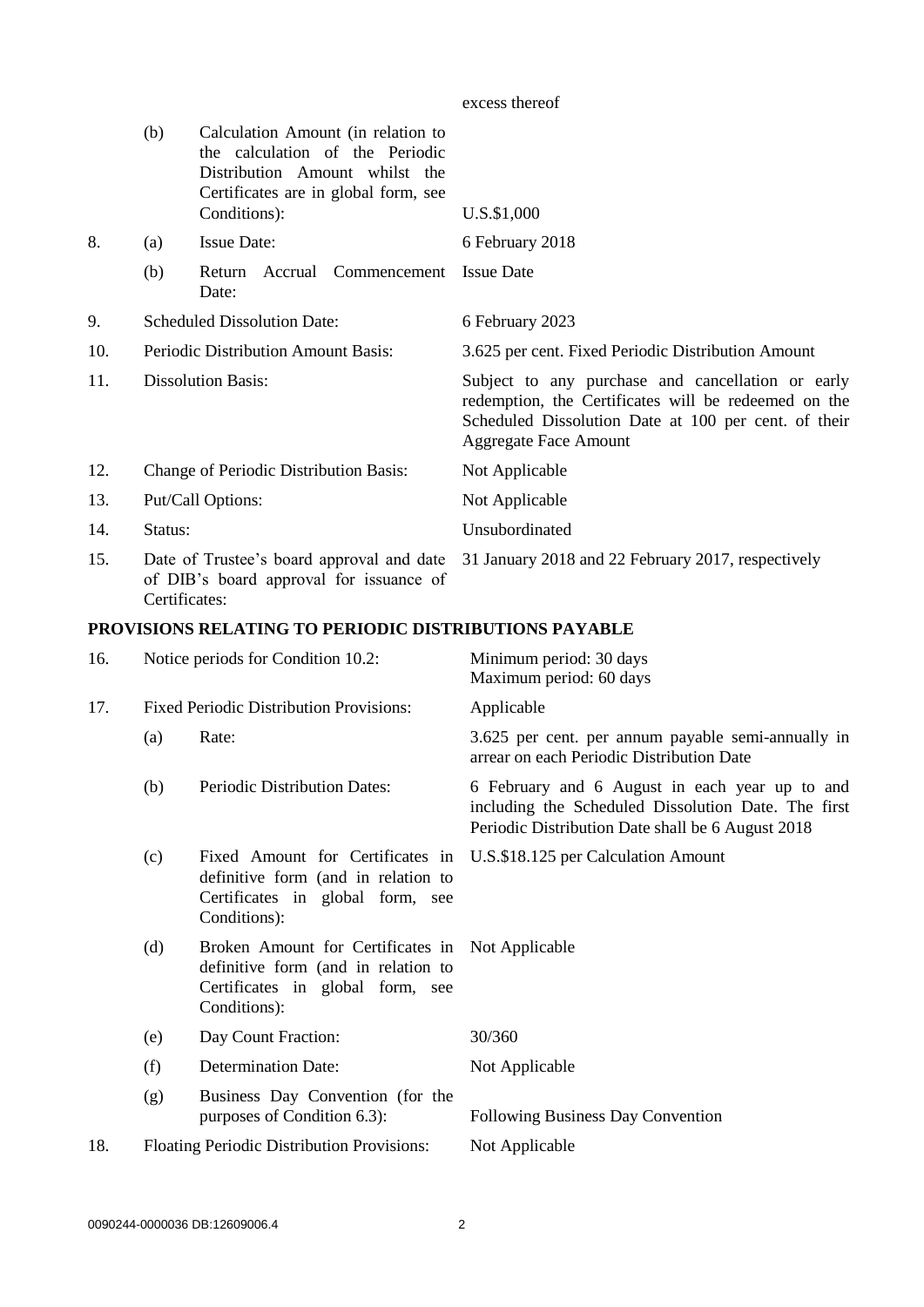## **PROVISIONS RELATING TO DISSOLUTION**

| 19. | <b>Optional Dissolution (Call):</b>                                                | Not Applicable                     |
|-----|------------------------------------------------------------------------------------|------------------------------------|
| 20. | Certificateholder Put Option:                                                      | Not Applicable                     |
| 21. | <b>Final Dissolution Amount:</b>                                                   | U.S.\$1,000 per Calculation Amount |
| 22. | Early Dissolution Amount (Tax):                                                    | U.S.\$1,000 per Calculation Amount |
| 23. | Dissolution Amount pursuant to Condition U.S.\$1,000 per Calculation Amount<br>14: |                                    |

## **GENERAL PROVISIONS APPLICABLE TO THE CERTIFICATES**

| 24.                     | Form of Certificates:                | Global Certificate exchangeable for Certificates in<br>definitive registered form in the limited circumstances<br>specified in the Global Certificate |  |
|-------------------------|--------------------------------------|-------------------------------------------------------------------------------------------------------------------------------------------------------|--|
| 25.                     | <b>Additional Financial Centres:</b> | Not Applicable                                                                                                                                        |  |
| THIRD PARTY INFORMATION |                                      |                                                                                                                                                       |  |

Not Applicable.

#### **PURPOSE OF FINAL TERMS**

These Final Terms comprise the final terms required for the issue and admission to trading on Nasdaq Dubai and the Irish Stock Exchange's Main Securities Market and admission to the DFSA Official List and the Official List of the Irish Stock Exchange of the Certificates described herein pursuant to the U.S.\$5,000,000,000 Trust Certificate Issuance Programme of DIB Sukuk Limited.

### **RESPONSIBILITY**

Each of the Trustee and DIB accepts responsibility for the information contained in these Final Terms. To the best of the knowledge and belief of each of the Trustee and DIB (each having taken all reasonable care to ensure that such is the case) the information contained in these Final Terms is in accordance with the facts and does not omit anything likely to affect the import of such information.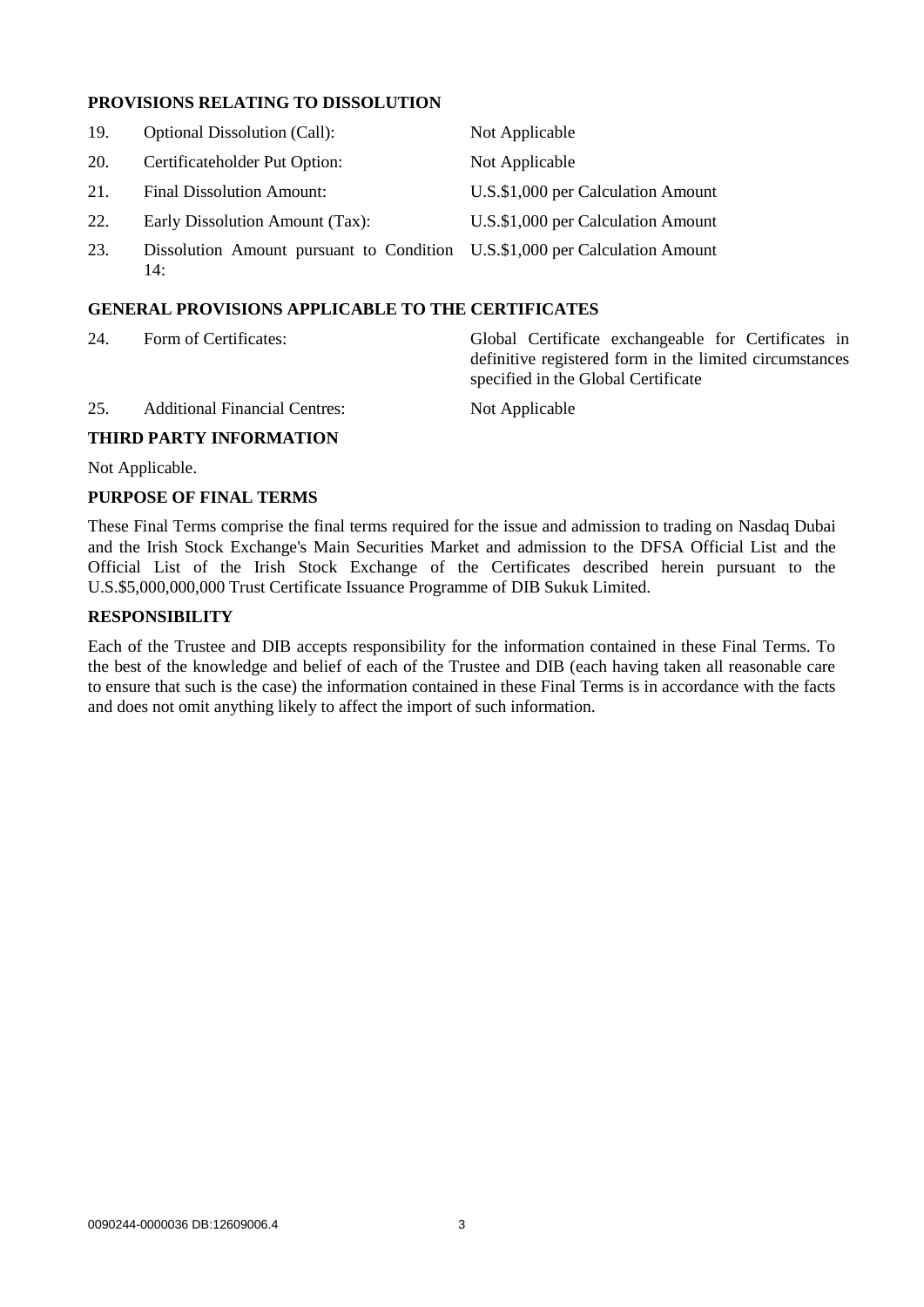Signed on behalf of

**DIB SUKUK LIMITED** 

By: .......... mm Amelia Pascual<br>Director Duly authorised

Signed on behalf of **DUBAI ISLAMIC BANK PJSC** 

Duly authorised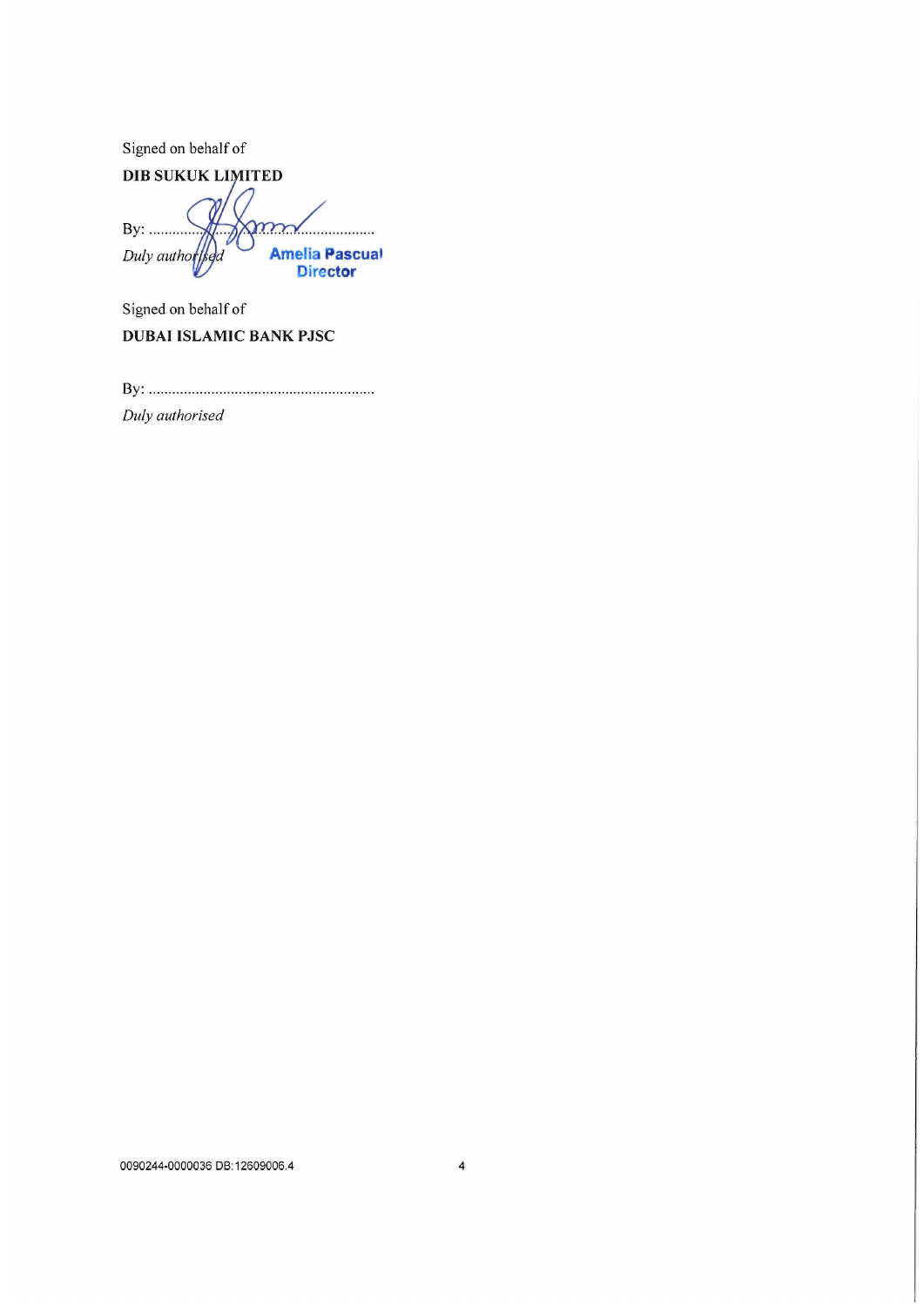# Signed on behalf of **DIB SUKUK LIMITED**

Duly authorised

Signed on behalf of **DUBAI ISI**AMIC BANK PJSC By: ......  $\sqrt{2\pi$ Duly *duthorised* **Mohammed Saleem Chief of Treasury** 

**Dubai Islamic Bank** 

rsa Walina

سلمان لياقت **Salman Llagat** 

0090244-0000036 DB:12609006.4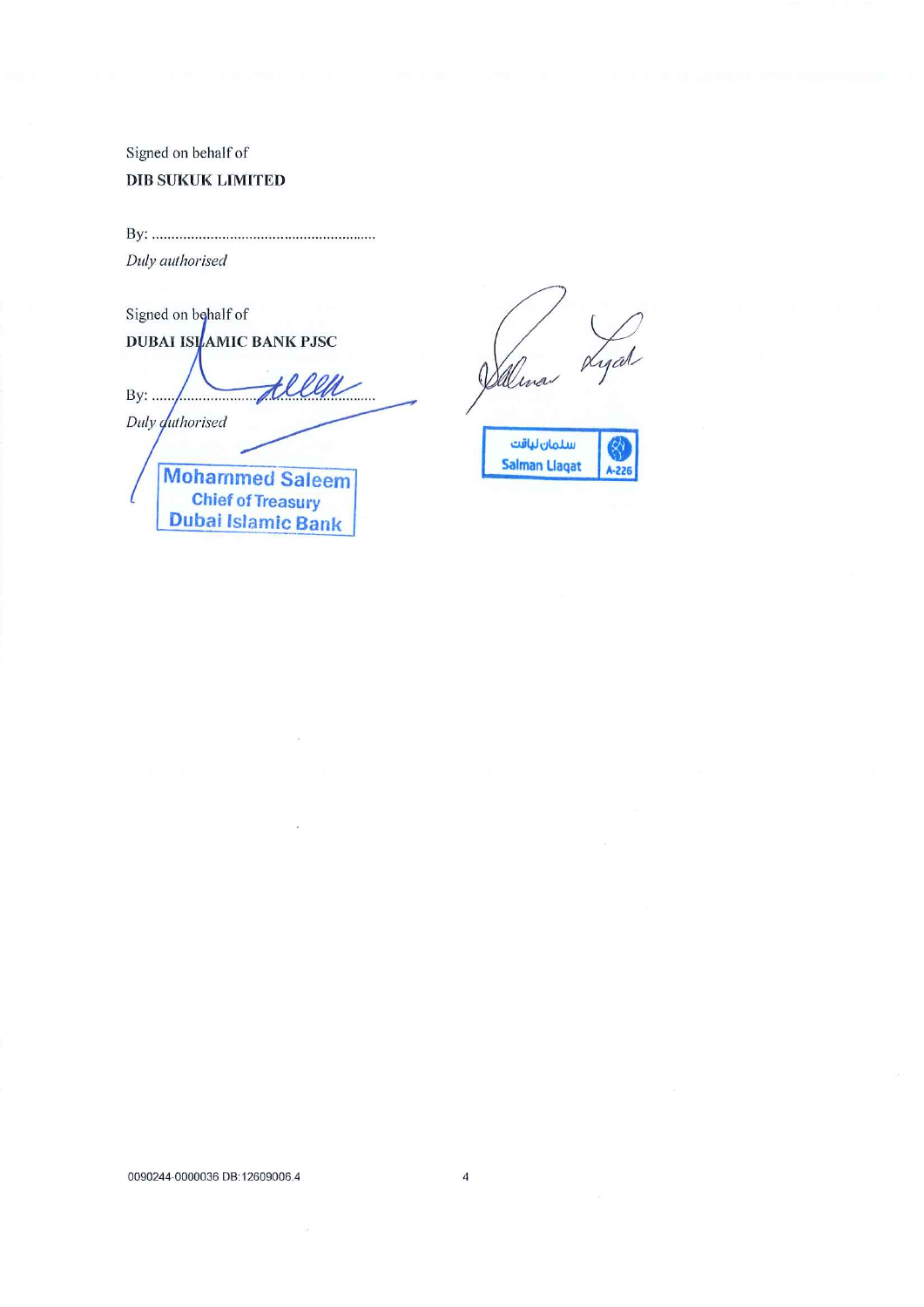#### **PART B – OTHER INFORMATION**

#### **1. LISTING AND ADMISSION TO TRADING**

- (i) Listing and admission to trading: Application has been made by the Trustee (or on its behalf) for the Certificates to be (i) admitted to trading on the Irish Stock Exchange's Main Securities Market and admitted to listing on the Official List of the Irish Stock Exchange and (ii) admitted to trading on Nasdaq Dubai and admitted to listing on the Official List maintained by the Dubai Financial Services Authority, in each case to take effect on or about 7 February 2018.
- (ii) Estimate of total expenses related to admission to trading: Irish Stock Exchange: €600 Nasdaq Dubai: U.S.\$2,100

#### **2. RATINGS**

Ratings: Fitch Ratings Limited (**Fitch**) is established in the European Union and is registered under Regulation (EC) No. 1060/2009.

> Moody's Investors Service Cyprus Ltd. (**Moody's**) is established in the European Union and is registered under Regulation (EC) No. 1060/2009.

> The Certificates to be issued have been rated A by Fitch and A3 by Moody's.

## **3. INTERESTS OF NATURAL AND LEGAL PERSONS INVOLVED IN THE ISSUE**

Save for any fees payable to the Managers, so far as each of the Trustee and DIB is aware, no person involved in the issue of the Certificates has an interest material to the offer. The Managers and their affiliates have engaged, and may in the future engage, in investment banking and/or commercial banking transactions with, and may perform other services for, the Trustee and DIB and their affiliates in the ordinary course of business.

### **4. PROFIT OR RETURN**

|    |       | Indication of profit or return:                                                                                                                        | 3.716 per cent. per annum                                                                                                                       |  |
|----|-------|--------------------------------------------------------------------------------------------------------------------------------------------------------|-------------------------------------------------------------------------------------------------------------------------------------------------|--|
|    |       |                                                                                                                                                        | The profit or return is calculated at the Issue Date<br>on the basis of the Issue Price. It is not an indication<br>of future profit or return. |  |
| 5. |       | <b>OPERATIONAL INFORMATION</b>                                                                                                                         |                                                                                                                                                 |  |
|    | (i)   | ISIN:                                                                                                                                                  | XS1757821761                                                                                                                                    |  |
|    | (ii)  | Common Code:                                                                                                                                           | 175782176                                                                                                                                       |  |
|    | (iii) | Any clearing system(s) other than Not Applicable<br>Euroclear<br>and<br>Clearstream,<br>Luxembourg and<br>the<br>relevant<br>identification number(s): |                                                                                                                                                 |  |
|    | (iv)  | Delivery:                                                                                                                                              | Delivery against payment                                                                                                                        |  |
|    | (v)   | Names and addresses of additional<br>Paying Agent(s) (if any):                                                                                         | Not Applicable                                                                                                                                  |  |
|    |       |                                                                                                                                                        |                                                                                                                                                 |  |